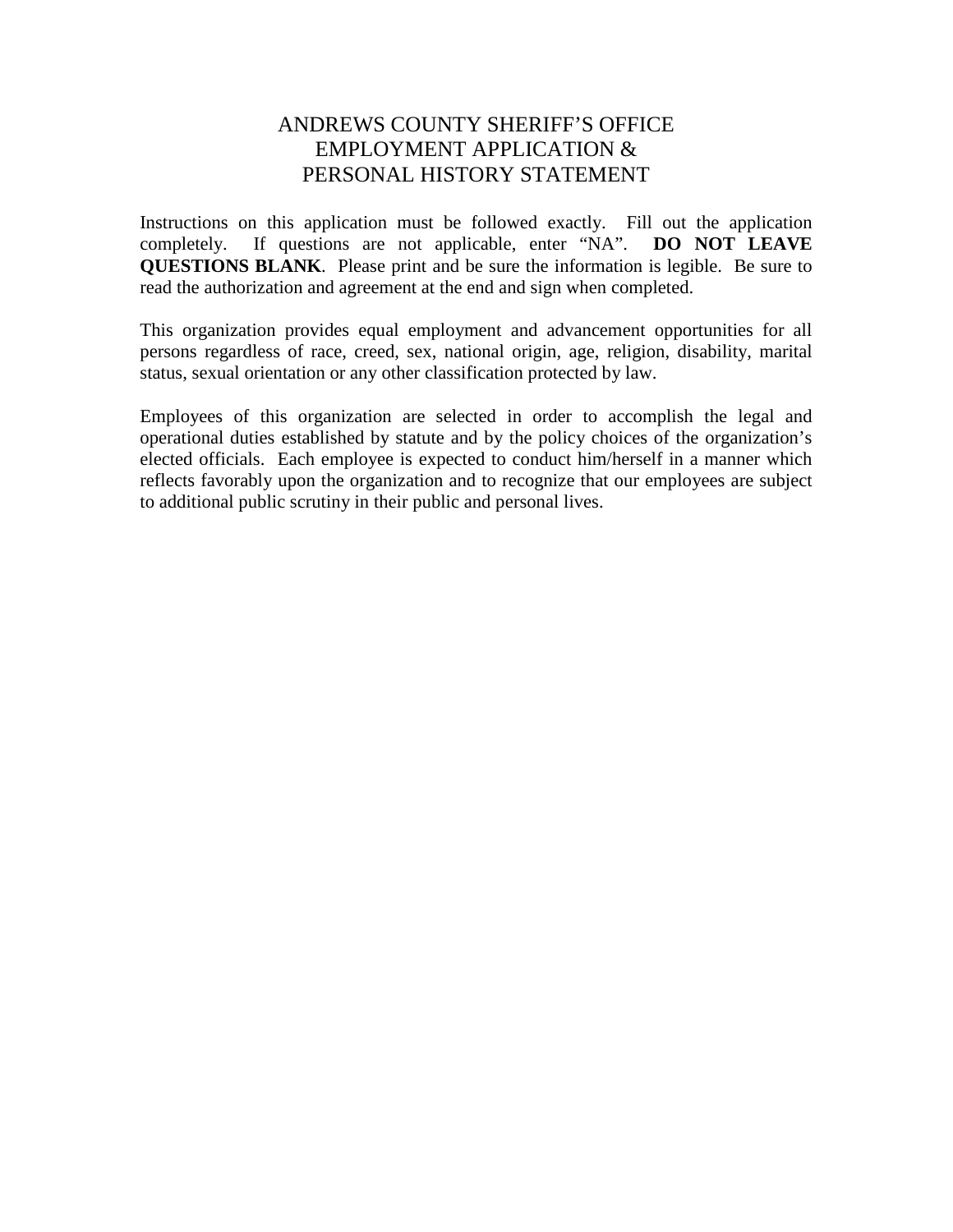| Date of Application:                                                       |                                                                                              |  |
|----------------------------------------------------------------------------|----------------------------------------------------------------------------------------------|--|
| <b>Position Applied for:</b>                                               | Deputy J Jailer Dispatcher Cook Clerical                                                     |  |
| NAME:<br>(Last, First, Middle)                                             |                                                                                              |  |
|                                                                            |                                                                                              |  |
|                                                                            |                                                                                              |  |
|                                                                            |                                                                                              |  |
|                                                                            |                                                                                              |  |
|                                                                            |                                                                                              |  |
| Are you a citizen of the United States? Yes                                | $\overline{N_0}$                                                                             |  |
|                                                                            |                                                                                              |  |
| <b>FAMILY:</b> (Use Reverse side if more space needed on any of the below) |                                                                                              |  |
|                                                                            | Marital Status: (circle) Single   Married   Divorced   Separated   Widowed                   |  |
|                                                                            |                                                                                              |  |
|                                                                            | Children: (Please list all natural, step, adopted and foster children of you or your spouse) |  |
|                                                                            | Name: <u>Name:</u> Containing the Containing Age: Live with you? (                           |  |
|                                                                            |                                                                                              |  |
|                                                                            |                                                                                              |  |
|                                                                            |                                                                                              |  |
|                                                                            |                                                                                              |  |
|                                                                            |                                                                                              |  |
|                                                                            |                                                                                              |  |
|                                                                            |                                                                                              |  |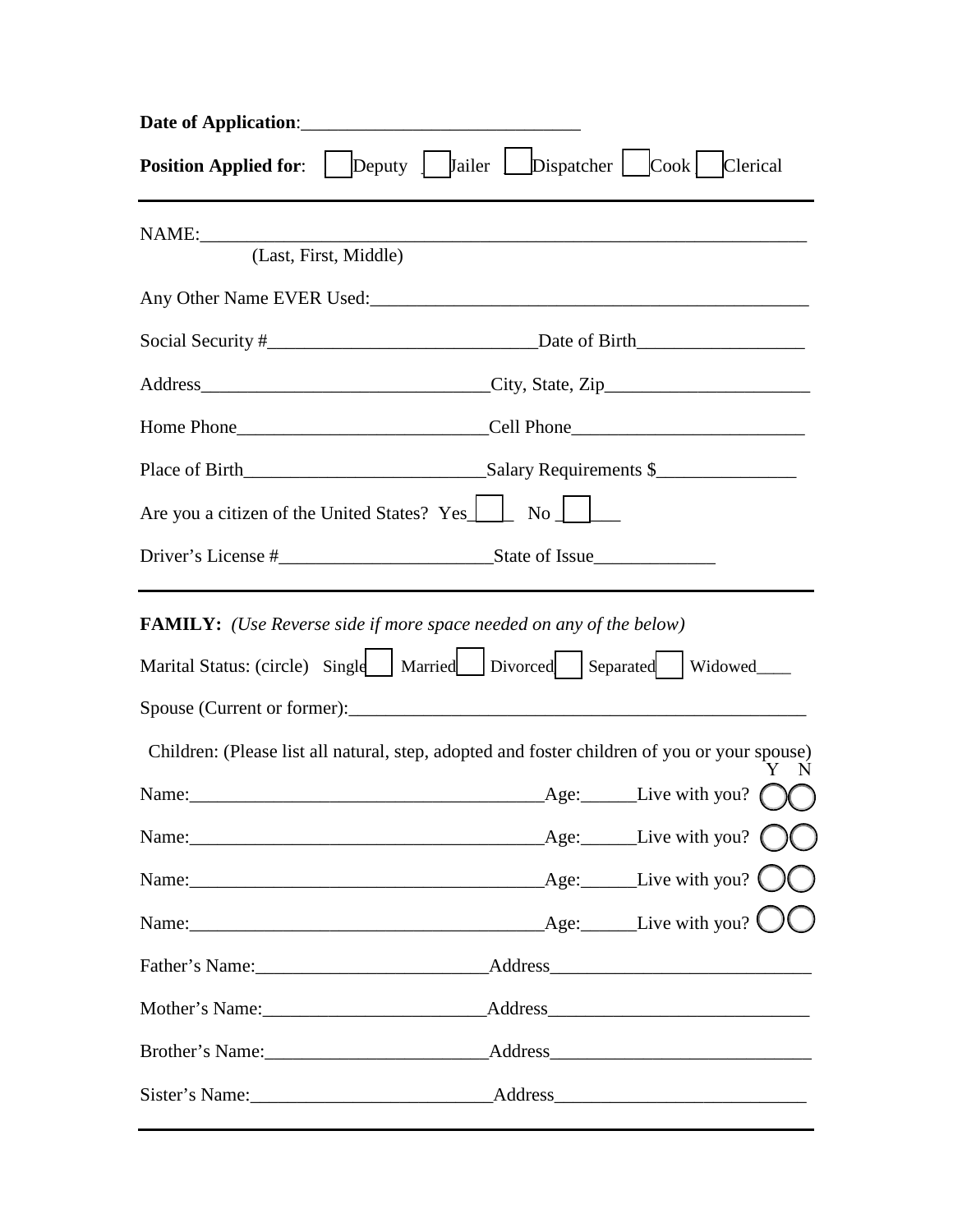## **EDUCATION:**

|                                                          | Dates Attended: Did you Graduate? Yes No No                                               |
|----------------------------------------------------------|-------------------------------------------------------------------------------------------|
| If yes, what year did you Graduate?                      |                                                                                           |
|                                                          | If no, did you earn a GED? Yes $\boxed{\phantom{a}}$ When? $\phantom{a}$ No $\phantom{a}$ |
|                                                          | College: Location: Location:                                                              |
|                                                          | Dates Attended:<br><u>Course</u> of Study:                                                |
| Did you earn a degree? $Y \perp N \perp$                 |                                                                                           |
|                                                          |                                                                                           |
|                                                          |                                                                                           |
|                                                          | College: Location: Location:                                                              |
|                                                          | Dates Attended: Course of Study:                                                          |
| Did you earn a degree? $Y \perp \square N \perp \square$ |                                                                                           |
|                                                          |                                                                                           |
|                                                          |                                                                                           |
|                                                          | College: Location: Location:                                                              |
|                                                          | Dates Attended:<br><u>Course</u> of Study:                                                |
| Did you earn a degree? $Y \perp Y$ $N \perp Y$           |                                                                                           |
|                                                          |                                                                                           |
|                                                          |                                                                                           |
|                                                          |                                                                                           |
|                                                          | Dates Attended:<br><u>Course</u> of Study:                                                |
| Completed? $Y \perp N \perp$                             |                                                                                           |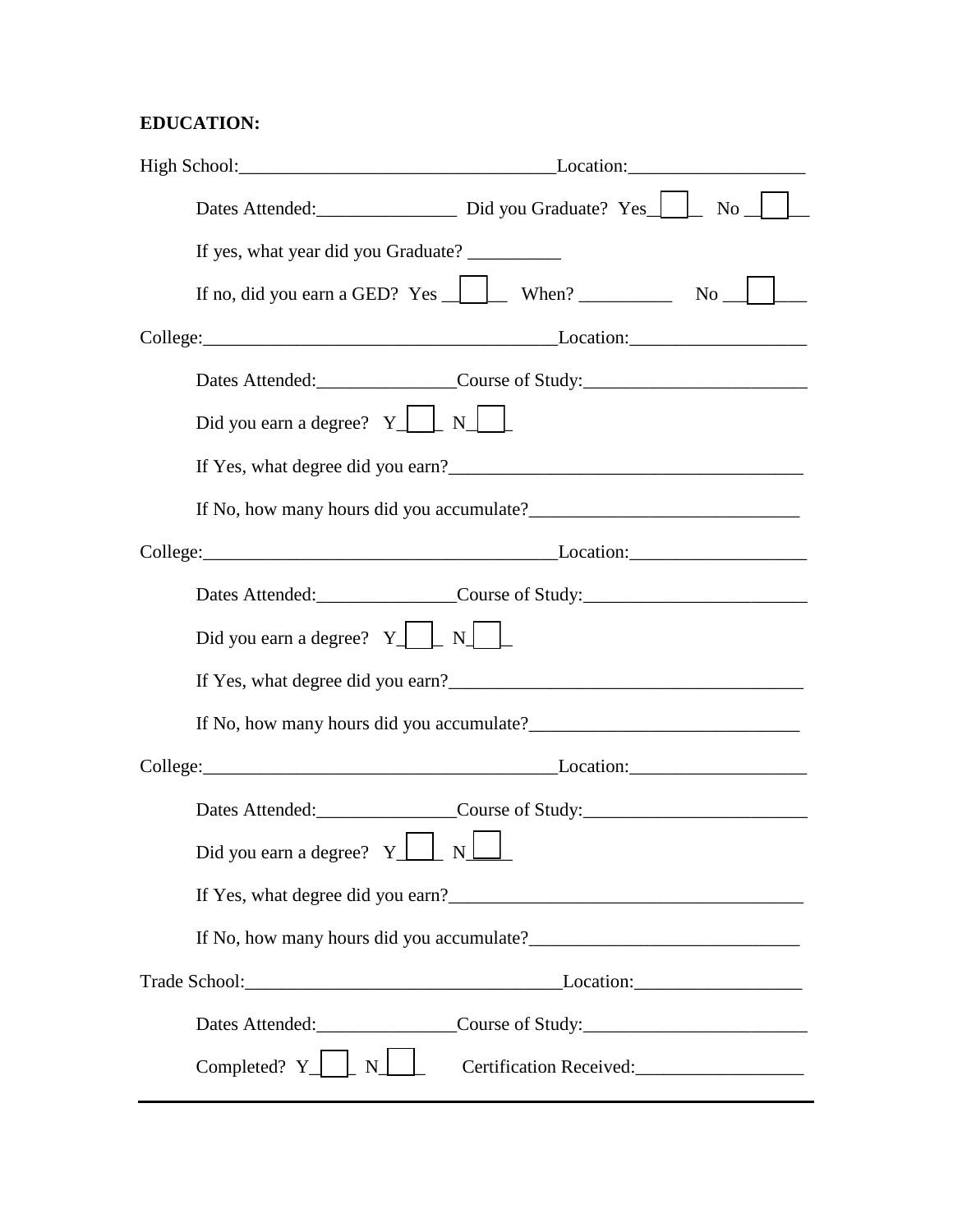#### **MILITARY SERVICE RECORD**:

| Were you in the U.S. Armed Forces? $Y \perp \perp$         | $\mathbf{N}$                                                                                                                                                                                                                   |
|------------------------------------------------------------|--------------------------------------------------------------------------------------------------------------------------------------------------------------------------------------------------------------------------------|
|                                                            |                                                                                                                                                                                                                                |
|                                                            |                                                                                                                                                                                                                                |
|                                                            |                                                                                                                                                                                                                                |
|                                                            | Are you currently a member of the National or Texas Guard or Reserves? $Y \parallel \quad$<br>N                                                                                                                                |
| <b>EMPLOYMENT HISTORY:</b>                                 |                                                                                                                                                                                                                                |
| periods of unemployment. Attach extra pages, if necessary. | Beginning with your present or most recent job, list all employment since the age of 16,<br>including part-time, temporary or seasonal employment. Include an explanation of all                                               |
|                                                            |                                                                                                                                                                                                                                |
|                                                            |                                                                                                                                                                                                                                |
|                                                            | Address and the contract of the contract of the contract of the contract of the contract of the contract of the contract of the contract of the contract of the contract of the contract of the contract of the contract of th |
|                                                            |                                                                                                                                                                                                                                |
|                                                            |                                                                                                                                                                                                                                |
|                                                            |                                                                                                                                                                                                                                |
|                                                            |                                                                                                                                                                                                                                |
| Reason for leaving:                                        |                                                                                                                                                                                                                                |
|                                                            |                                                                                                                                                                                                                                |
| May we contact this employer?                              | Y<br>$\mathbf N$                                                                                                                                                                                                               |
|                                                            | Anyone other than supervisor you would like us to talk to about your performance on<br>Phone #:                                                                                                                                |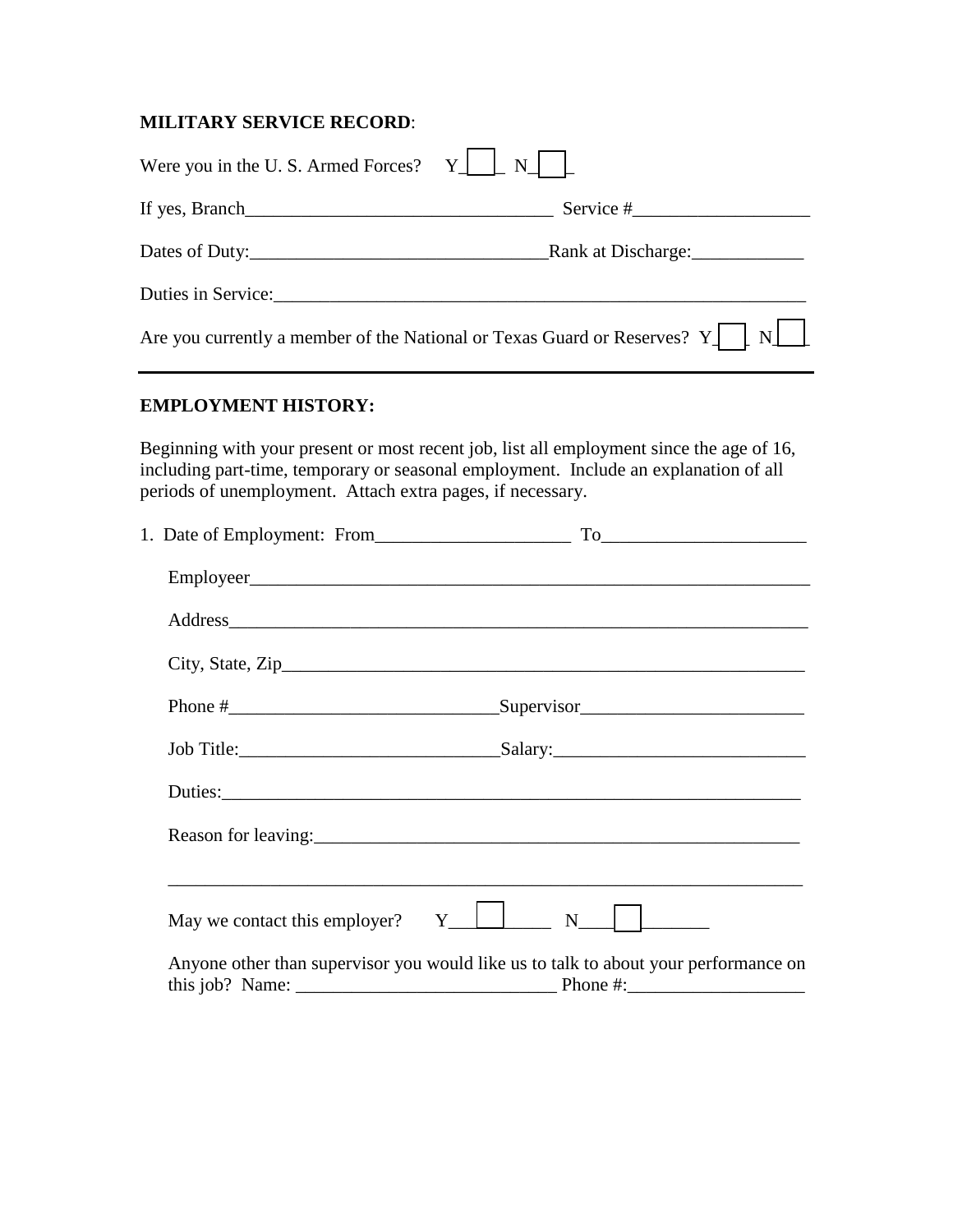|                                                 | City, State, $\text{Zip}\_\_\_\_\_\_\_\_\_\_\_\_\_\_\_\_\_\_\_\_\_\_\_\_\_\_\_\_\_\_\_\_\_\__$ |
|-------------------------------------------------|------------------------------------------------------------------------------------------------|
|                                                 |                                                                                                |
|                                                 |                                                                                                |
|                                                 |                                                                                                |
|                                                 |                                                                                                |
|                                                 | <u> 1989 - Johann Stoff, amerikansk politiker (d. 1989)</u>                                    |
|                                                 | Anyone other than supervisor you would like us to talk to about your performance on            |
|                                                 |                                                                                                |
|                                                 |                                                                                                |
|                                                 | Address                                                                                        |
|                                                 | City, State, $\rm{Zip}$                                                                        |
|                                                 |                                                                                                |
|                                                 |                                                                                                |
|                                                 |                                                                                                |
|                                                 |                                                                                                |
| May we contact this employer? $Y_1$ $Y_2$ $Y_3$ |                                                                                                |
|                                                 | Anyone other than supervisor you would like us to talk to about your performance on            |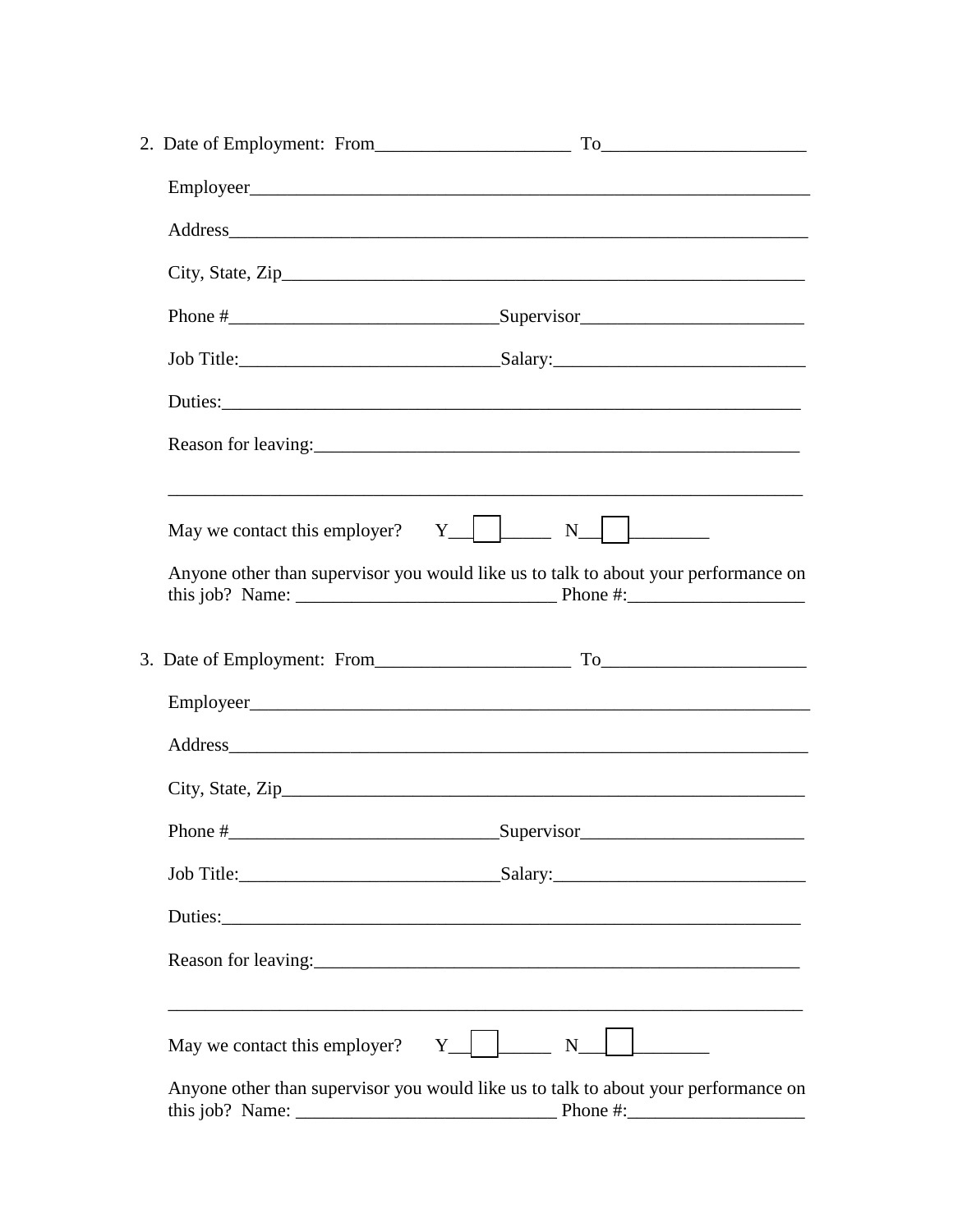|                               | Address and the contract of the contract of the contract of the contract of the contract of the contract of the contract of the contract of the contract of the contract of the contract of the contract of the contract of th |
|-------------------------------|--------------------------------------------------------------------------------------------------------------------------------------------------------------------------------------------------------------------------------|
|                               | City, State, $\mathsf{Zip}\_\_\_\_\_\_\_\_\_\_\_\_$                                                                                                                                                                            |
|                               |                                                                                                                                                                                                                                |
|                               |                                                                                                                                                                                                                                |
|                               |                                                                                                                                                                                                                                |
|                               |                                                                                                                                                                                                                                |
|                               | <u> 1989 - Johann Stoff, amerikansk politiker (d. 1989)</u><br>May we contact this employer? $Y$ $\Box$ N $\Box$                                                                                                               |
|                               | Anyone other than supervisor you would like us to talk to about your performance on                                                                                                                                            |
|                               |                                                                                                                                                                                                                                |
|                               |                                                                                                                                                                                                                                |
|                               | Address                                                                                                                                                                                                                        |
|                               | City, State, $\text{Zip}\_\_\_\_\_\_\_\_\_\_\_\_\_\_$                                                                                                                                                                          |
|                               |                                                                                                                                                                                                                                |
|                               |                                                                                                                                                                                                                                |
|                               |                                                                                                                                                                                                                                |
|                               |                                                                                                                                                                                                                                |
| May we contact this employer? | $Y \mid$<br>$N_{\perp}$ $N_{\perp}$                                                                                                                                                                                            |
|                               | Anyone other than supervisor you would like us to talk to about your performance on                                                                                                                                            |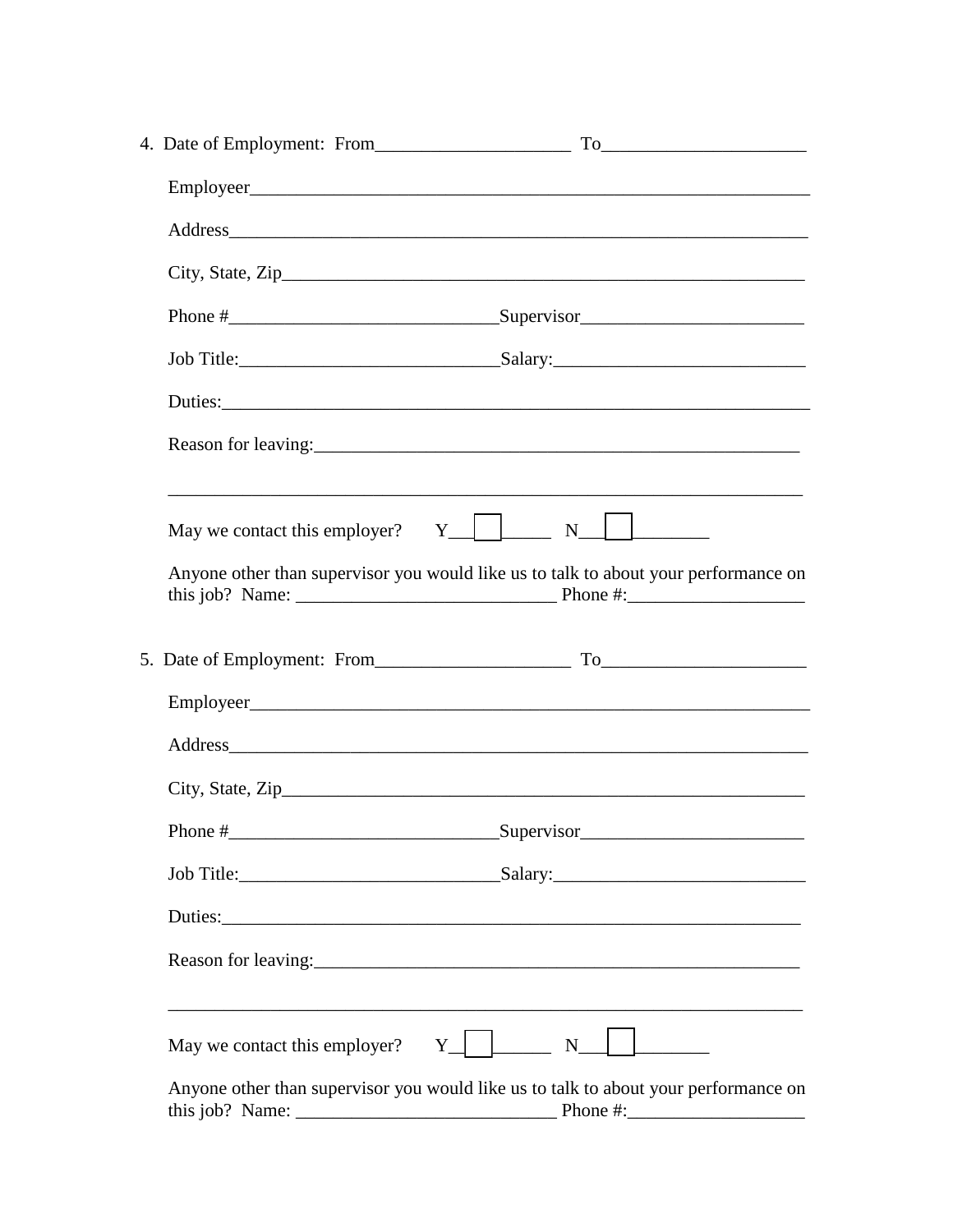#### **DRIVING AND CRIMINAL HISTORY:**

|            |                                                               | Has your driver's license ever been suspended or revoked?                              | Yes<br>N <sub>o</sub> |
|------------|---------------------------------------------------------------|----------------------------------------------------------------------------------------|-----------------------|
|            |                                                               |                                                                                        |                       |
|            |                                                               | List all driving citations received, excluding parking tickets:                        |                       |
| Date       | Charge                                                        | City & State                                                                           | Disposition           |
|            |                                                               |                                                                                        |                       |
|            |                                                               |                                                                                        |                       |
| location:  |                                                               | Describe any traffic accidents in which you have been involved, including date and     |                       |
| $Yes$ $\_$ | $\mathbf N$                                                   | Have you ever been arrested, detained by police or summoned into court as a defendant? |                       |
|            | If yes, complete the following: (Use reverse side if needed0) |                                                                                        |                       |
| Date       | Offense Charged                                               | Police Agency, City & State                                                            | Disposition           |
|            |                                                               |                                                                                        |                       |
|            |                                                               |                                                                                        |                       |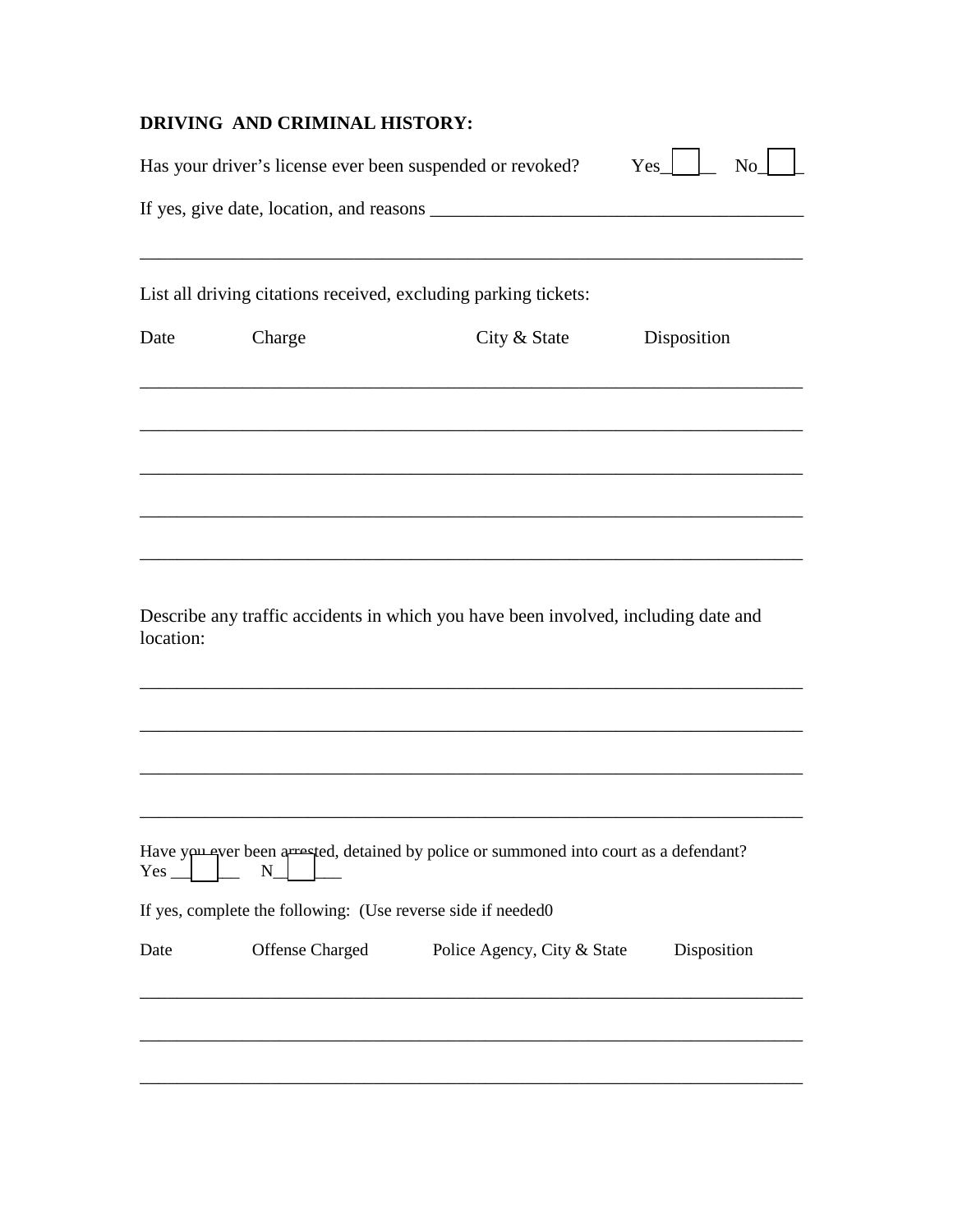# **SPECIAL QUALIFICATIONS AND SKILLS:**

|              | Are you certified by TCOLE? Y |                                                        | N<br>If yes, list all certifications held and your certification level? (Attach copy of certificate)                                                                            |         |
|--------------|-------------------------------|--------------------------------------------------------|---------------------------------------------------------------------------------------------------------------------------------------------------------------------------------|---------|
|              |                               |                                                        |                                                                                                                                                                                 |         |
|              |                               |                                                        |                                                                                                                                                                                 |         |
|              |                               | the certification. (Attach copies of the certificates) | If no, do you hold any law enforcement certifications from another state? Y_<br>If yes, list the certifications, the state in which you are certified, and when you received    | N       |
|              |                               |                                                        |                                                                                                                                                                                 |         |
| expiration.  |                               |                                                        | List any special licenses or certifications you hold (such as EMT, pilot, radio operator,<br>scuba diver, etc) showing licensing authority, original date of issue, and date of |         |
|              |                               |                                                        |                                                                                                                                                                                 |         |
| good, fair). |                               |                                                        | List any foreign language in which you are fluent and your degree of fluency (excellent,                                                                                        |         |
| Language     | Reading                       | Speaking                                               | Understanding                                                                                                                                                                   | Writing |
|              |                               |                                                        |                                                                                                                                                                                 |         |

List any other skill you possess that may be helpful to the job for which you are applying:

\_\_\_\_\_\_\_\_\_\_\_\_\_\_\_\_\_\_\_\_\_\_\_\_\_\_\_\_\_\_\_\_\_\_\_\_\_\_\_\_\_\_\_\_\_\_\_\_\_\_\_\_\_\_\_\_\_\_\_\_\_\_\_\_\_\_\_\_\_\_\_\_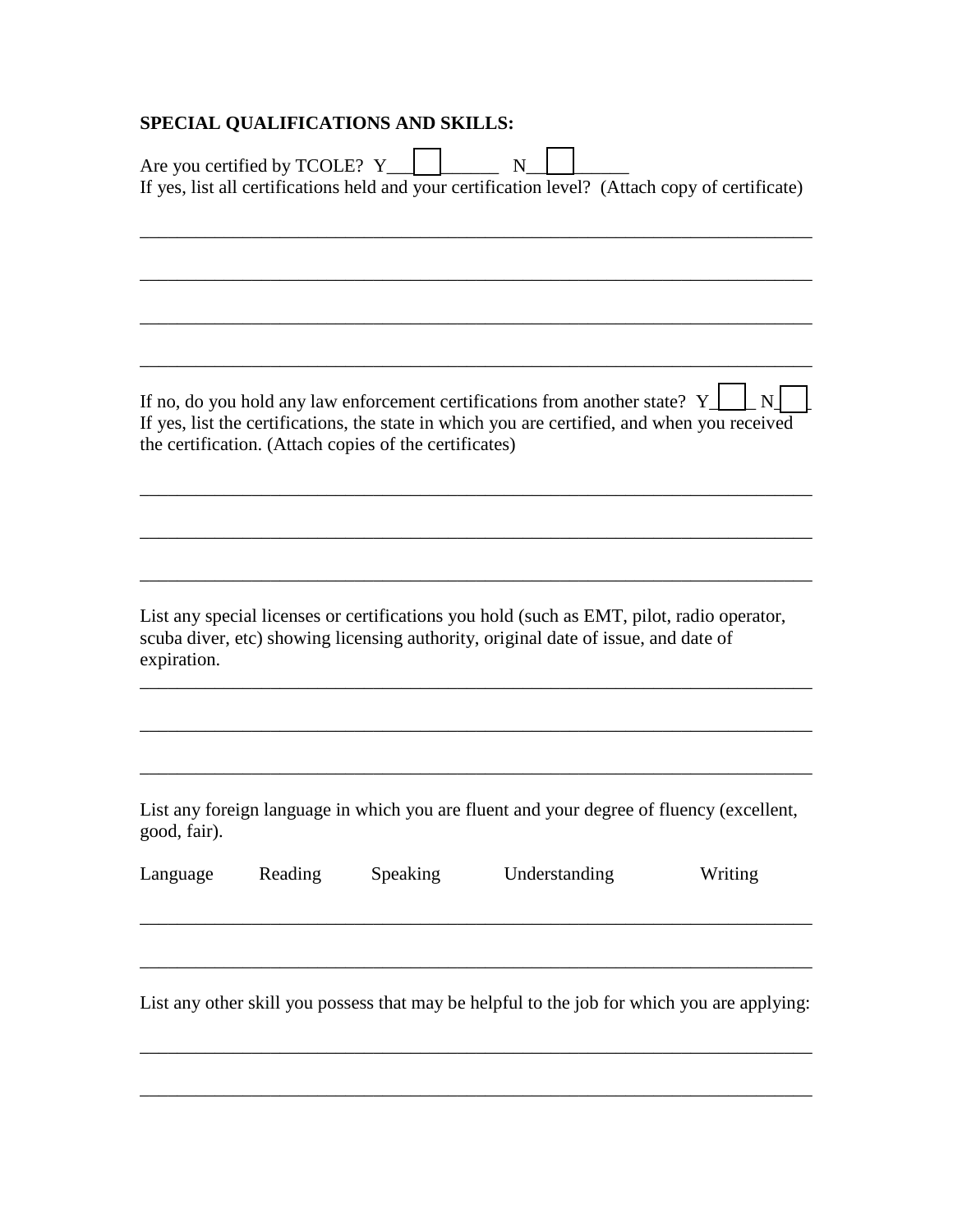## **MEDICAL HISTORY:**

| Do you have any physical handicaps, chronic diseases, or disabilities? Y_                                         | $\overline{\mathbf{N}}$                 |  |
|-------------------------------------------------------------------------------------------------------------------|-----------------------------------------|--|
| If yes, please explain the nature of your condition and any special considerations you<br>require in a workplace. |                                         |  |
|                                                                                                                   |                                         |  |
|                                                                                                                   |                                         |  |
| Describe any major illnesses or accidents within the last three years.                                            |                                         |  |
|                                                                                                                   |                                         |  |
| Are you currently taking any prescribed medication? $Y$                                                           | N                                       |  |
|                                                                                                                   |                                         |  |
| <b>MEMBERSHIPS AND ORGANIZATIONS:</b>                                                                             |                                         |  |
| List any organizations to which you belong:                                                                       |                                         |  |
| Organization                                                                                                      | Type: (social, fraternal, professional) |  |
|                                                                                                                   |                                         |  |
|                                                                                                                   |                                         |  |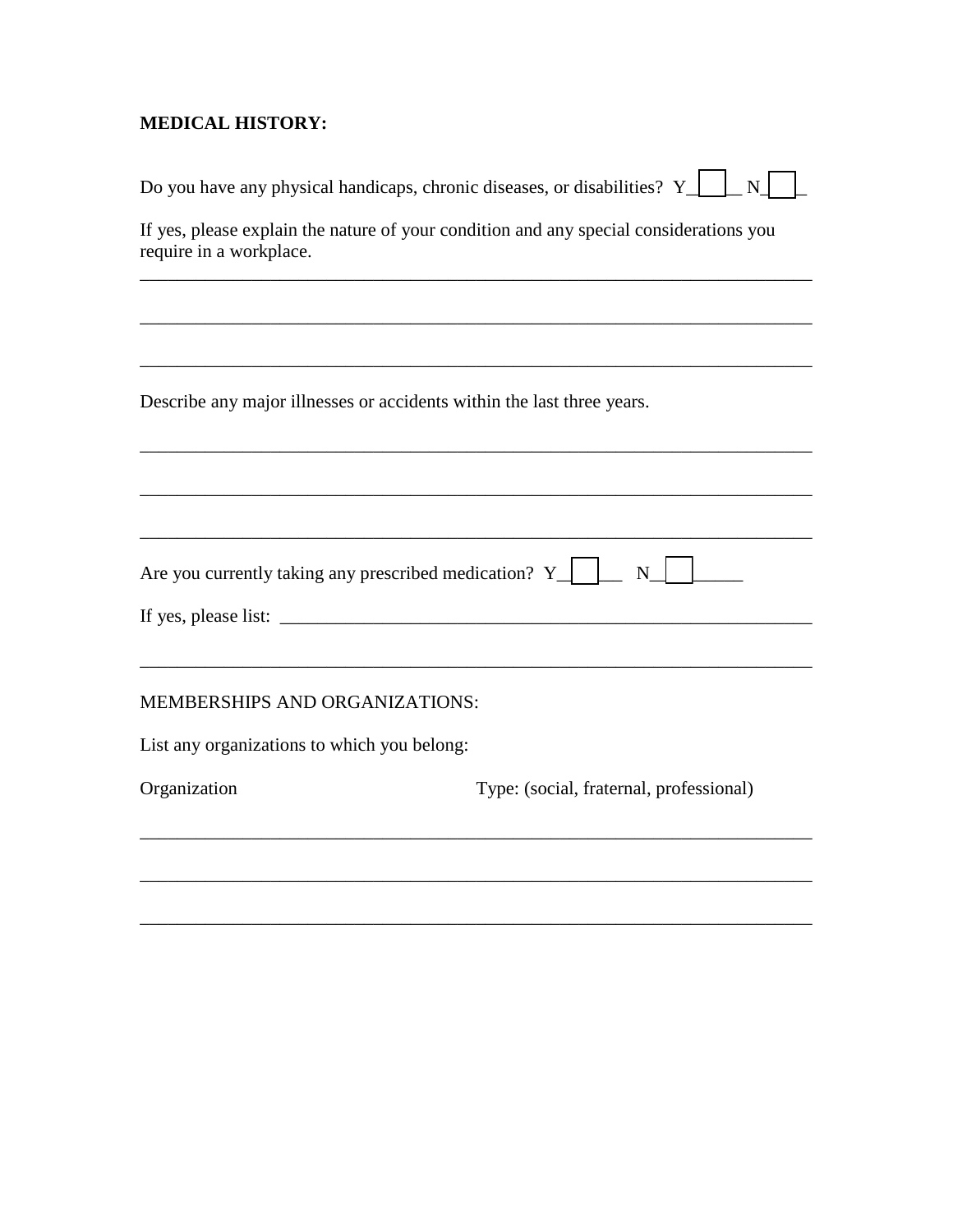## **PERSONAL DECLARATIONS:**

| 1. Describe the frequency and extent of your use of intoxicating liquors.                                                                                                                                                                                   |
|-------------------------------------------------------------------------------------------------------------------------------------------------------------------------------------------------------------------------------------------------------------|
|                                                                                                                                                                                                                                                             |
|                                                                                                                                                                                                                                                             |
| 2. Have you ever sold or furnished drugs or narcotics to anyone? $Y \parallel$<br>N                                                                                                                                                                         |
| If yes, explain.                                                                                                                                                                                                                                            |
|                                                                                                                                                                                                                                                             |
|                                                                                                                                                                                                                                                             |
| 3. If it became necessary to take a human life in the course of your duties would any<br>religious or other beliefs prevent you from doing so? $Y \perp \perp N \perp$                                                                                      |
|                                                                                                                                                                                                                                                             |
|                                                                                                                                                                                                                                                             |
|                                                                                                                                                                                                                                                             |
|                                                                                                                                                                                                                                                             |
| 4. Do you have any religious or other beliefs or family conflicts that would prevent you<br>from fully performing the duties required in the job for which you are applying,<br>including working on holiday, weekend, evening or night shifts? $Y \perp Y$ |
| If yes, explain.                                                                                                                                                                                                                                            |
|                                                                                                                                                                                                                                                             |
|                                                                                                                                                                                                                                                             |
|                                                                                                                                                                                                                                                             |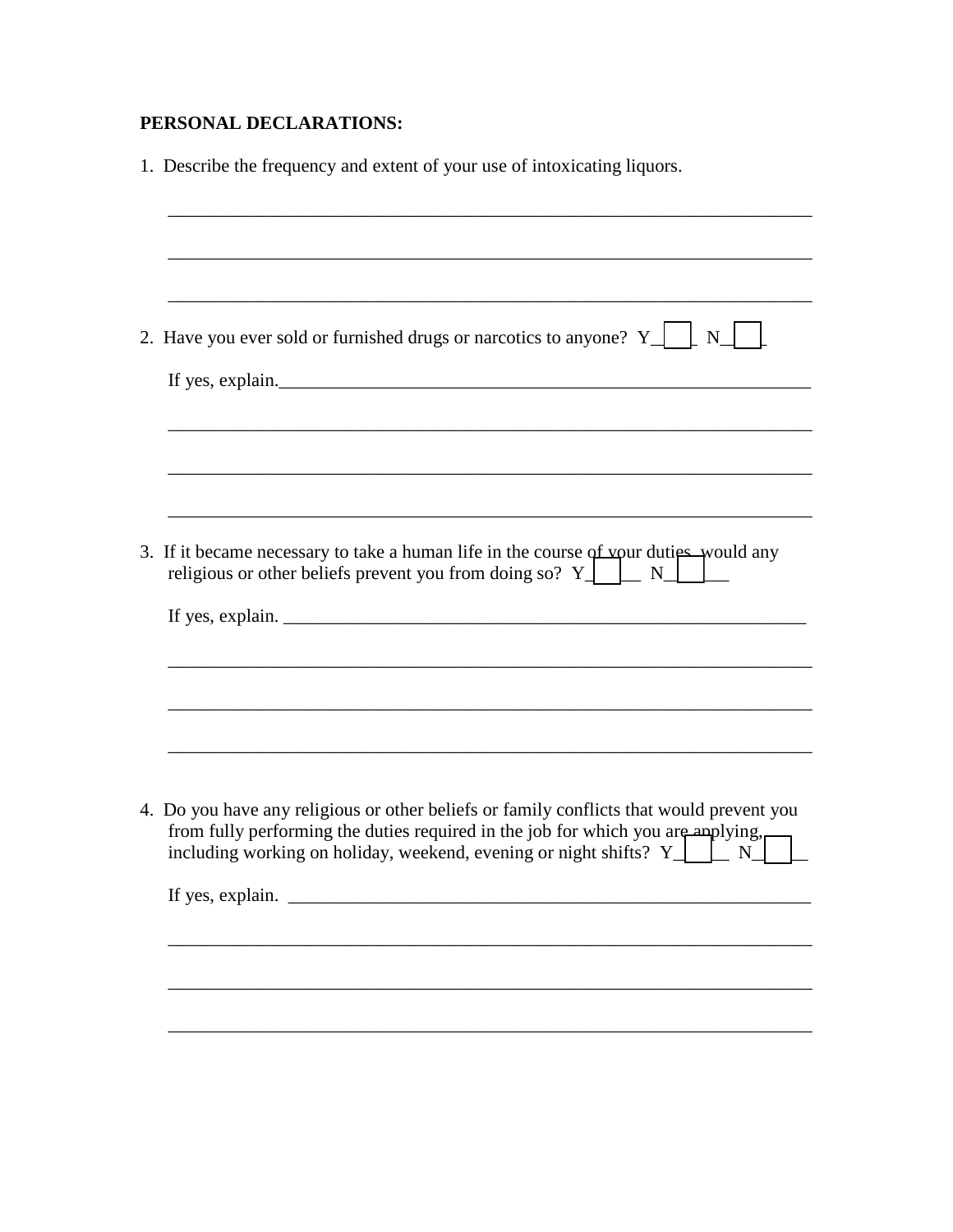5. Have you ever made application for employment with this or any other lawenforcement agency?  $\overline{Y}$   $\Box$  N $\Box$ 

If yes, list agency, date, and status of application:

6. The ability of our employees to maintain a healthy financial status is important to the public image of this department. However, we understand that situations can arise that affect your credit rating. Please explain any situations that we need to consider when examining your credit history.

\_\_\_\_\_\_\_\_\_\_\_\_\_\_\_\_\_\_\_\_\_\_\_\_\_\_\_\_\_\_\_\_\_\_\_\_\_\_\_\_\_\_\_\_\_\_\_\_\_\_\_\_\_\_\_\_\_\_\_\_\_\_\_\_\_\_\_\_\_

\_\_\_\_\_\_\_\_\_\_\_\_\_\_\_\_\_\_\_\_\_\_\_\_\_\_\_\_\_\_\_\_\_\_\_\_\_\_\_\_\_\_\_\_\_\_\_\_\_\_\_\_\_\_\_\_\_\_\_\_\_\_\_\_\_\_\_\_\_

\_\_\_\_\_\_\_\_\_\_\_\_\_\_\_\_\_\_\_\_\_\_\_\_\_\_\_\_\_\_\_\_\_\_\_\_\_\_\_\_\_\_\_\_\_\_\_\_\_\_\_\_\_\_\_\_\_\_\_\_\_\_\_\_\_\_\_\_\_

\_\_\_\_\_\_\_\_\_\_\_\_\_\_\_\_\_\_\_\_\_\_\_\_\_\_\_\_\_\_\_\_\_\_\_\_\_\_\_\_\_\_\_\_\_\_\_\_\_\_\_\_\_\_\_\_\_\_\_\_\_\_\_\_\_\_\_\_\_

\_\_\_\_\_\_\_\_\_\_\_\_\_\_\_\_\_\_\_\_\_\_\_\_\_\_\_\_\_\_\_\_\_\_\_\_\_\_\_\_\_\_\_\_\_\_\_\_\_\_\_\_\_\_\_\_\_\_\_\_\_\_\_\_\_\_\_\_\_

\_\_\_\_\_\_\_\_\_\_\_\_\_\_\_\_\_\_\_\_\_\_\_\_\_\_\_\_\_\_\_\_\_\_\_\_\_\_\_\_\_\_\_\_\_\_\_\_\_\_\_\_\_\_\_\_\_\_\_\_\_\_\_\_\_\_\_\_\_

\_\_\_\_\_\_\_\_\_\_\_\_\_\_\_\_\_\_\_\_\_\_\_\_\_\_\_\_\_\_\_\_\_\_\_\_\_\_\_\_\_\_\_\_\_\_\_\_\_\_\_\_\_\_\_\_\_\_\_\_\_\_\_\_\_\_\_\_\_

\_\_\_\_\_\_\_\_\_\_\_\_\_\_\_\_\_\_\_\_\_\_\_\_\_\_\_\_\_\_\_\_\_\_\_\_\_\_\_\_\_\_\_\_\_\_\_\_\_\_\_\_\_\_\_\_\_\_\_\_\_\_\_\_\_\_\_\_\_

\_\_\_\_\_\_\_\_\_\_\_\_\_\_\_\_\_\_\_\_\_\_\_\_\_\_\_\_\_\_\_\_\_\_\_\_\_\_\_\_\_\_\_\_\_\_\_\_\_\_\_\_\_\_\_\_\_\_\_\_\_\_\_\_\_\_\_\_\_

\_\_\_\_\_\_\_\_\_\_\_\_\_\_\_\_\_\_\_\_\_\_\_\_\_\_\_\_\_\_\_\_\_\_\_\_\_\_\_\_\_\_\_\_\_\_\_\_\_\_\_\_\_\_\_\_\_\_\_\_\_\_\_\_\_\_\_\_\_

\_\_\_\_\_\_\_\_\_\_\_\_\_\_\_\_\_\_\_\_\_\_\_\_\_\_\_\_\_\_\_\_\_\_\_\_\_\_\_\_\_\_\_\_\_\_\_\_\_\_\_\_\_\_\_\_\_\_\_\_\_\_\_\_\_\_\_\_\_

\_\_\_\_\_\_\_\_\_\_\_\_\_\_\_\_\_\_\_\_\_\_\_\_\_\_\_\_\_\_\_\_\_\_\_\_\_\_\_\_\_\_\_\_\_\_\_\_\_\_\_\_\_\_\_\_\_\_\_\_\_\_\_\_\_\_\_\_\_

7. Explain any other incidents in your life or details not mentioned herein which may influence this department's evaluation of your suitability for employment.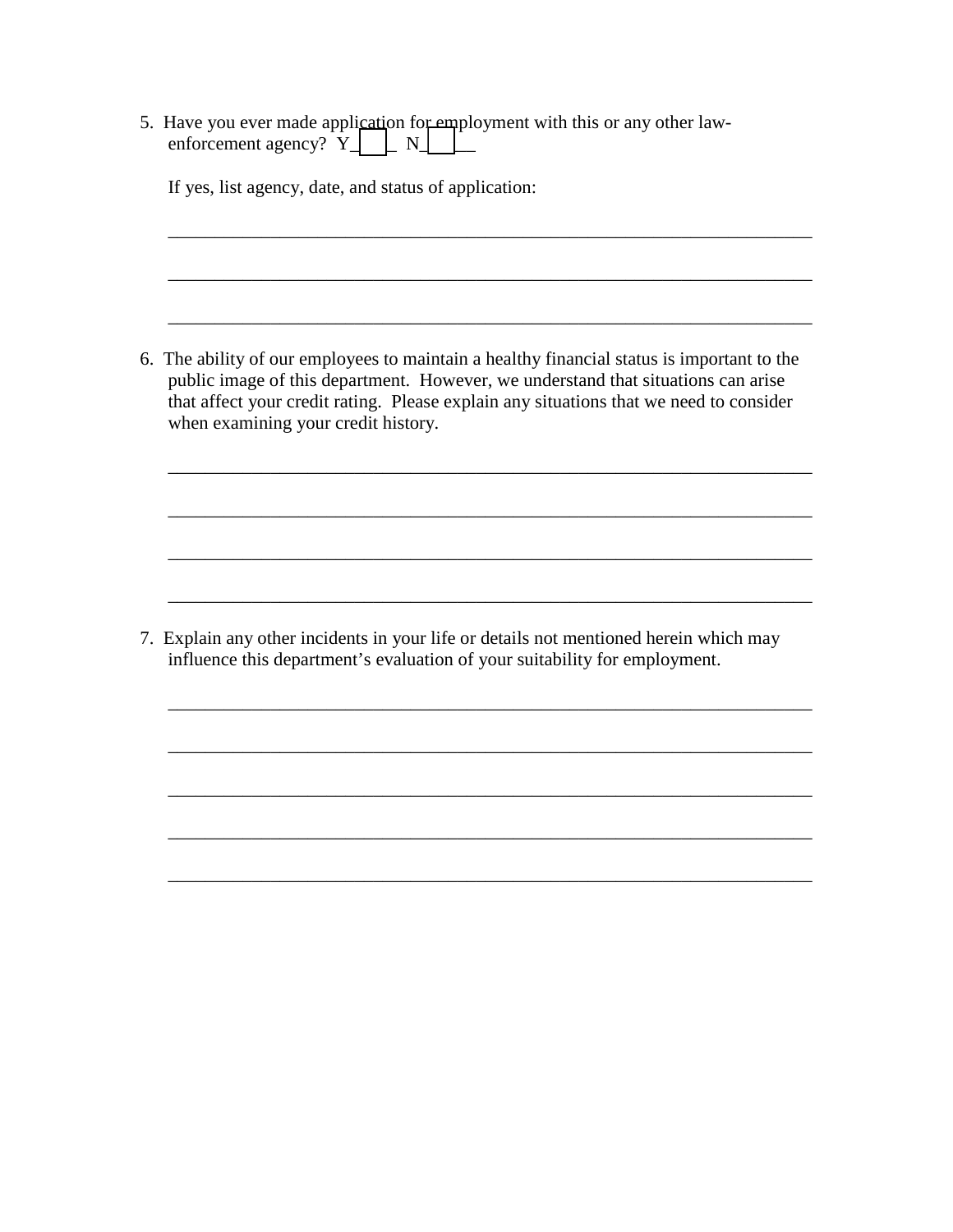#### **REFERENCES:**

Please list at least four people who are not relatives who can provide a reference for you:

|  |  | Address: __________________________City, State, Zip______________________________                             |
|--|--|---------------------------------------------------------------------------------------------------------------|
|  |  |                                                                                                               |
|  |  |                                                                                                               |
|  |  | 3. Name: 2008. 2008. 2010. 2010. 2010. 2010. 2010. 2010. 2010. 2010. 2010. 2010. 2010. 2010. 2010. 2010. 2010 |
|  |  |                                                                                                               |
|  |  | Address: City, State, Zip                                                                                     |
|  |  |                                                                                                               |
|  |  |                                                                                                               |
|  |  |                                                                                                               |
|  |  |                                                                                                               |
|  |  | Address: __________________________City, State, Zip______________________________                             |
|  |  |                                                                                                               |
|  |  |                                                                                                               |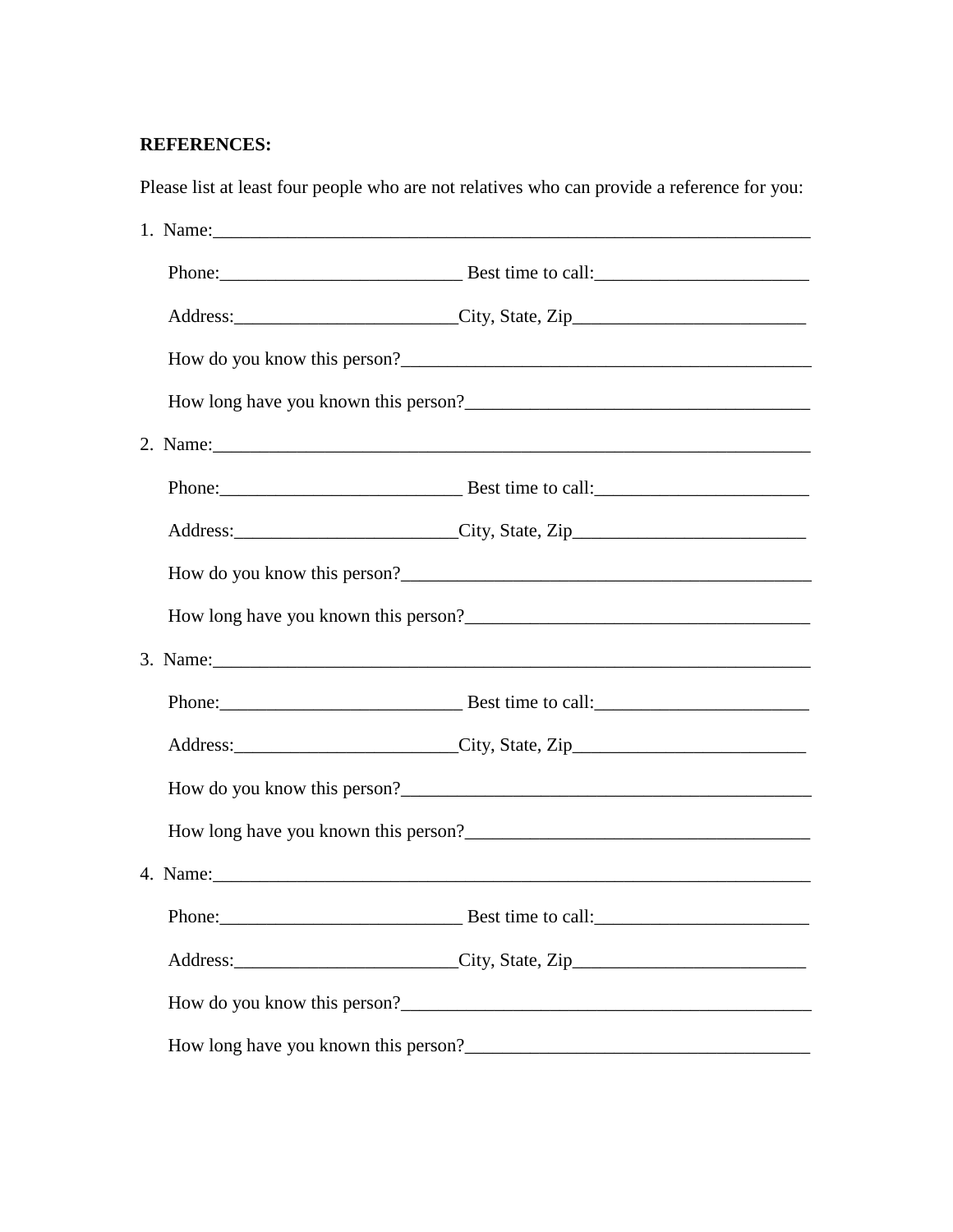#### **AUTHORIZATION AND AGREEMENT:**

I hereby certify that the facts provided in this application are true and complete to the best of my knowledge. I understand withholding pertinent information or submitting false or misleading information on this application, my resume, during interview or at any other time during the hiring process constitutes valid grounds for disqualification from further consideration for hire or immediate dismissal from employment and loss of all employee benefits and privileges. I further understand and agree that Andrews County or any employee shall not be liable in any respect if my employment is so denied or terminated.

I understand that all offers of employment are conditional upon satisfactory reference checks, successful completion of all pre-employment tests and production of all documents necessary for Andrews County to verify my identity and work authorization.

I understand and agree that I will be required to comply with all the requirements of the Texas Commission on Law Enforcement Officer Standards and Education (TCLEOSE) for the position I am applying for. Failure to meet these standards at any time will constitute grounds for dismissal.

I understand and agree that the acceptance of this application by Andrews County neither expresses nor implies I will be offered employment. I understand my employment is at will and I may resign at any time for any reason; similarly, my employment may be terminated by Andrews County at any time for any reason. Any changes to this at-will employment agreement will not be valid unless in writing signed by me and a duly authorized representative of this employing organization.

#### **DO NOT SIGN UNTIL YOU HAVE READ THE ABOVE AUTHORIZATION AND AGREEMENT STATEMENTS.**

Signature of Applicant